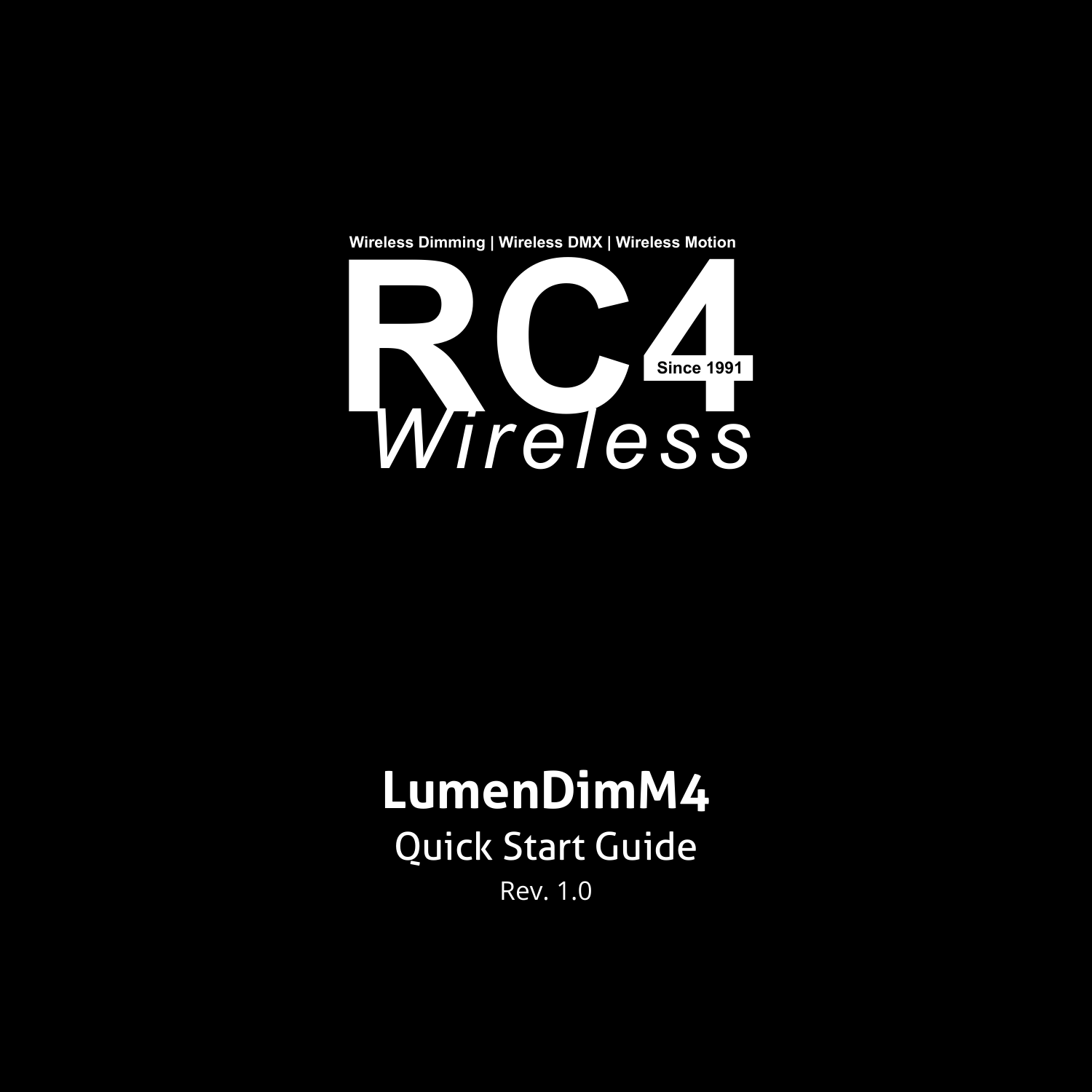

- 1. DMX Data Indicator
- 2. Function and COP\* Indicator
- 3. Function Button
- 4. SetA SetD Buttons
- 5. DimA DimD Indicators
- 6. RF Connect Indicator for Transmitter Linking
- 7. RF Connect (Link) Button
- 8. Screwdriver Access for Connection Terminals
- 9. DMX In/Out Data Port
- 10. Power Input Connection Terminals
- 11. Load Connection Terminals (DimA +/- thru DimD +/-)

 \* COP means "Computer Operating Properly." This indicator always shows a blink pattern, proving that internal firmware is running. Different patterns indicate various modes and advanced settings.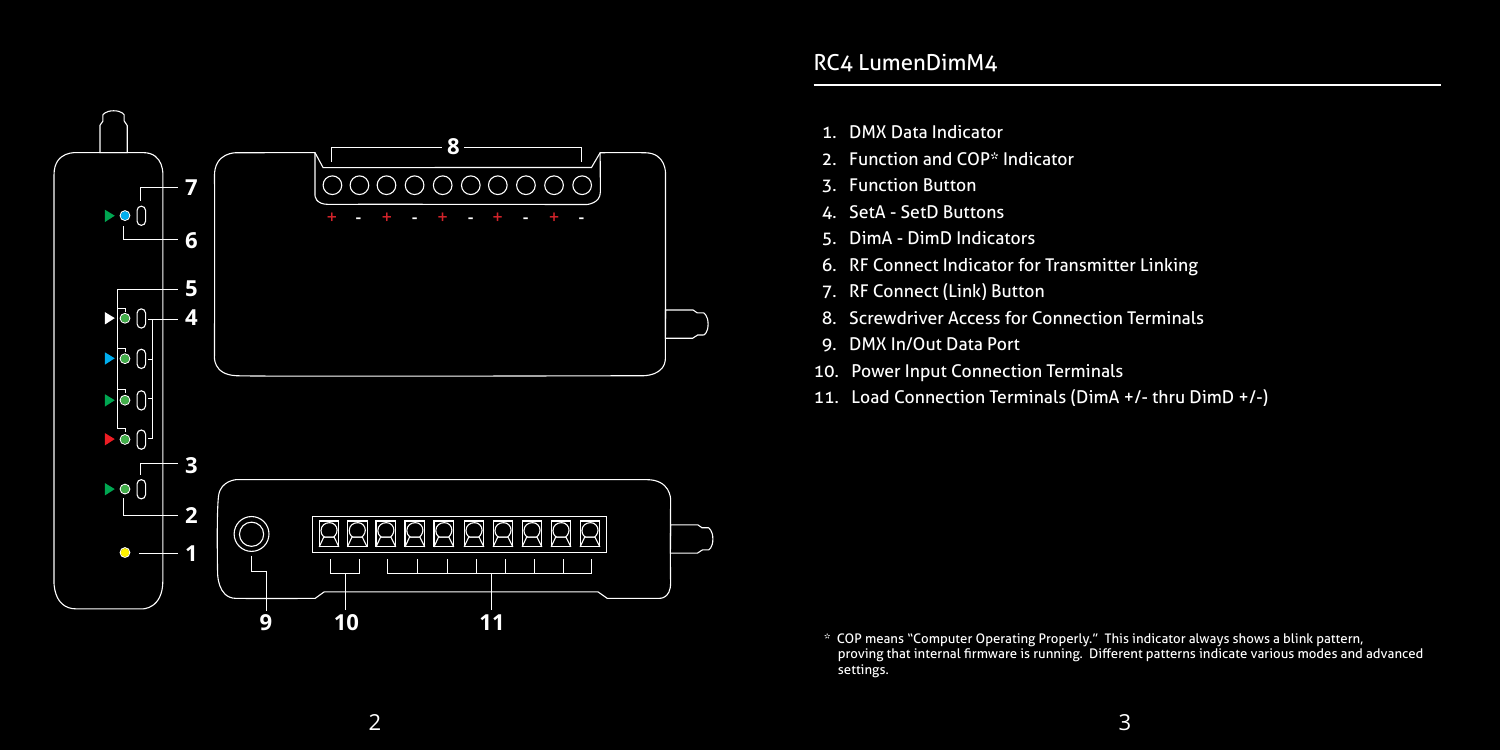# **LumenDimM4 Quick Start Guide**

This guide will get you started using your RC4 LumenDimM4. Most LumenDimM4 users will find all the information they need right here.

Your LumenDimM4 also has a wide variety of expanded features for advanced users. You can find out more about all of them in the RC4 Knowledge Base at *http://rc4.info*.

# **Registering Your Product**

Registering your LumenDimM4 is quick and easy. After registration, you'll be notified of new firmware updates, and warranty claims can be resolved more quickly.

Please complete your registration at: *www.rc4wireless.com/support/register/*

## **LumenDimM4 System Components**

To use your LumenDimM4 wireless dimmer you will need:

- A DMX lighting console.
- A LumenRadio CRMX-compatible wireless transmitter like the RC4 LumenDimIO or the LumenRadio TX1.
- A battery or DC power supply for the dimmer and loads you will be operating with it.

#### **Screwdriver Size Matters**

**The ideal screwdriver for the screw terminals on your LumenDimM4 has a blade that is 2.5mm (0.1") wide.**

Forcing a screwdriver that is too big will enlarge the hole, so the terminal screws will fall out if you loosen them too much.

A screwdriver that is too small will not ensure a firm grip on the wires and may lead to the screw head being stripped.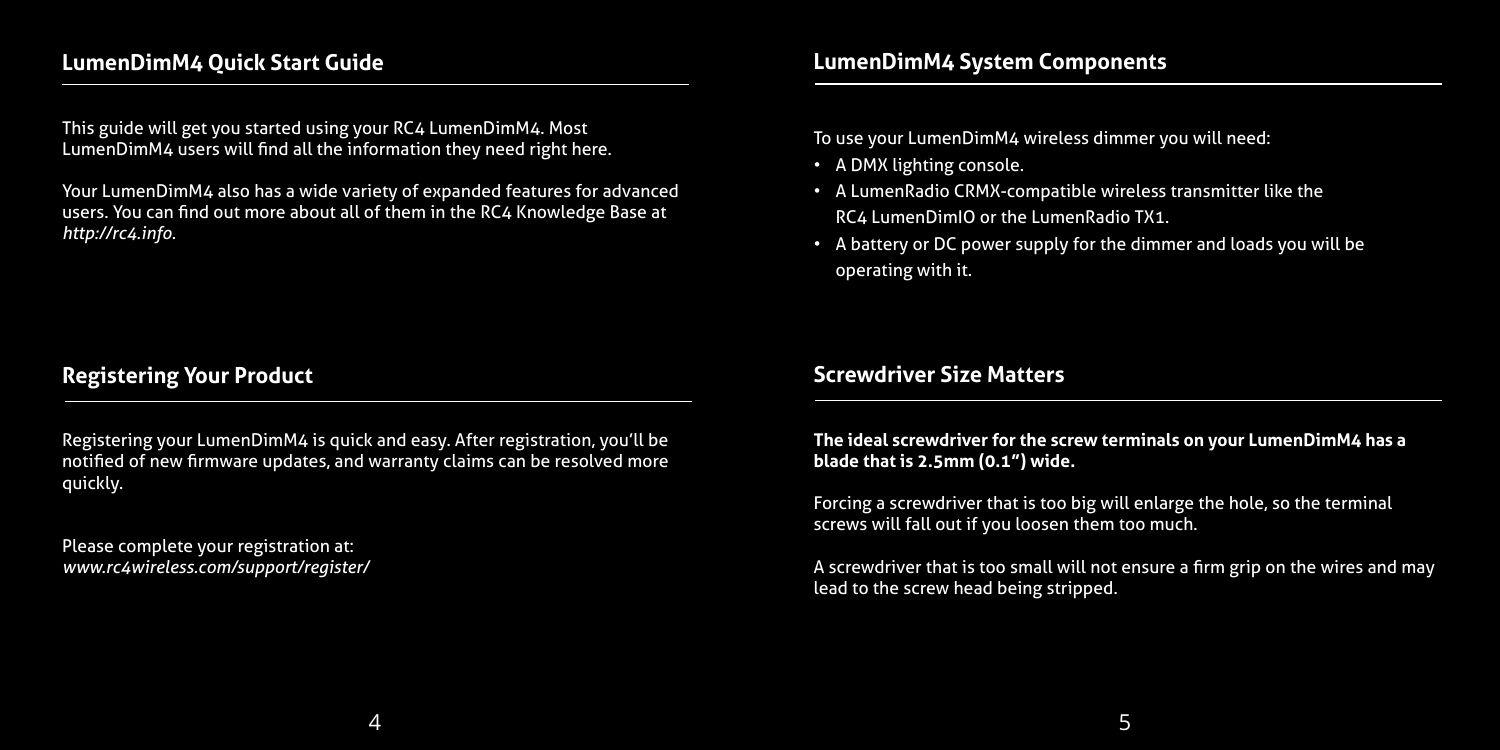# **Performing a Factory Reset**

If someone else has used your LumenDimM4, or you just want to get back to a known configuration, performing a factory reset is easy:

Power on the device. The green COP indicator will be blinking.

Press and hold Func, briefly tap (press and release) the SetA button, then release Func. The first four indicators will blink to confirm that factory settings are restored.

NOTE: This does NOT affect transmitter linking.

#### **PRO TIPS:**

Bending a single paper clip into a U shape will enable you to easily reach and press both buttons together.

If you are not sure what mode or setting you may have selected, you can always get back to a known starting point by returning to factory default.



#### **Unlink the LumenDimM4**

If the blue RF Connect LED on the LumenDimM4 blinks continuously, it is looking for a transmitter that it was previously linked with.

To unlink it, press and hold RF Connect for several seconds until the blue LED goes off and stays off.

If the RF Connect LED remains on, or is blinking, repeat the process until it stays off.

When the RF Connect LED is off, the LumenDimM4 is ready to be linked to your transmitter.

NOTE: Link status is not affected by performing a Factory Reset.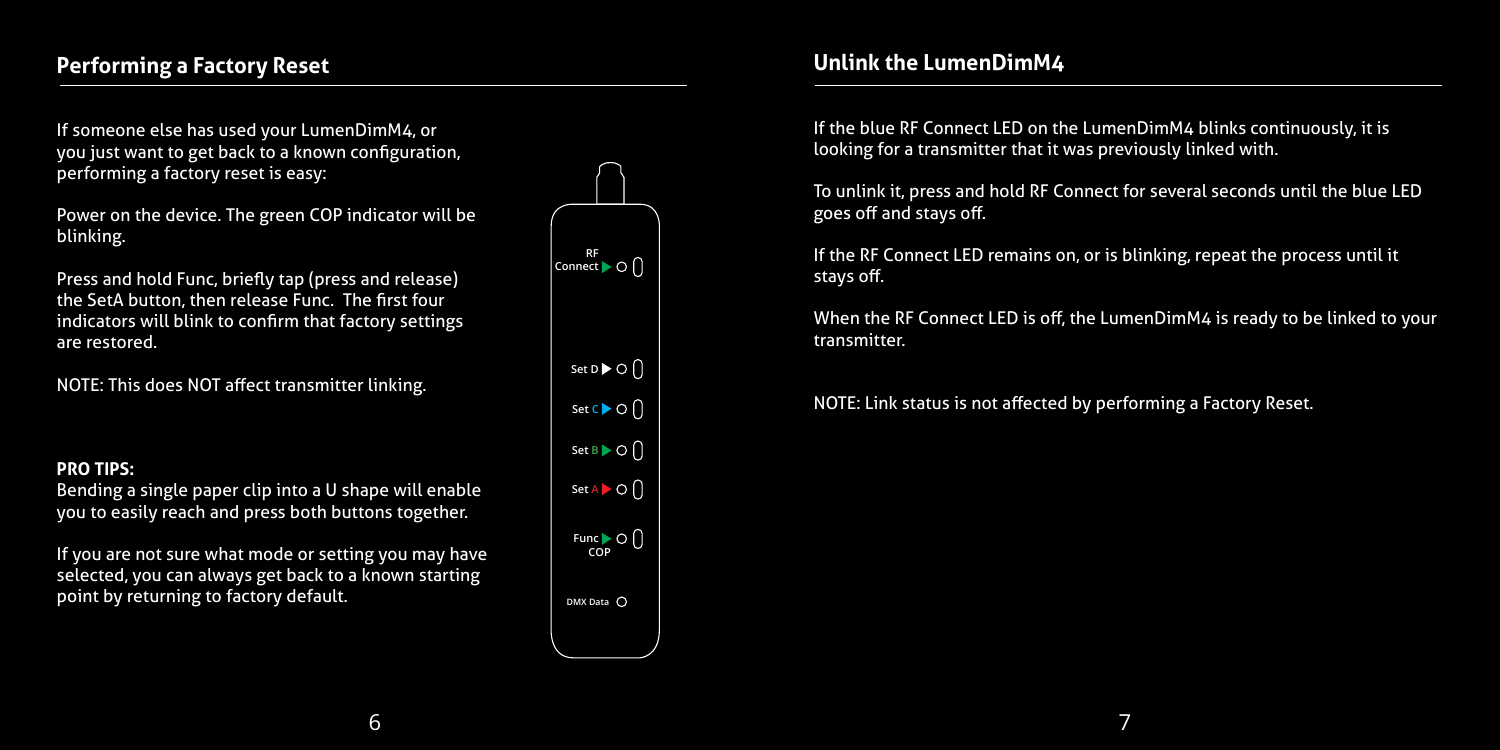# **Linking Transmitter and Receiver**

In this example, we're using an RC4 LumenDimIO transmitter.

*If you're using a different transmitter, be sure it is CRMX-compatible, to work with Lumen Radio devices. Refer to your transmitter user manual for specific linking instructions.*

Have both devices powered on. Put the LumenDimIO Mode switch in the transmit position, then tap the Link button. The Link button is recessed under the small slot to the right of the blue RF Connect LED. Tap it with a small screwdriver or the end of a bent paperclip.

The blue RF Connect LEDs on both the LumenDimIO and the LumenDimM4 will flash for several seconds and then remain steady, indicating that they are linked.



# **Test the Wireless Link with Default Address Settings**

it will be set to DMX address 1 for dimmer A, address 2 for dimmer B, etc. When you receive your new LumenDimM4, or after restoring default settings,

#### **Before changing any dimmer settings, play with the DMX levels for these addresses and see your wireless dimmer outputs work.**

The DimA, DimB, DimC, and DimD LED indicators on the side of the LumenDimM4 are directly connected to dimmer outputs: they show you exactly what the dimmers are doing.

# **Setting the DMX Address**

Assigning DMX channels and dimmer curves is easy using RC4 OneTouch™:

On your DMX lighting console, bring up one dimmer (DMX output channel) that will be your LumenDimM4 starting address. For example, if you want your first LumenDimM4 dimmer on DMX channel 60 with a curve that is optimized for LEDs, bring up 60 @ 30% at the console. Tap SetA and DimA indicator will come on @ 30%.

The level of 30% selects one of several different curves. This one is optimized for LEDs. Other curves are explained on Page 13.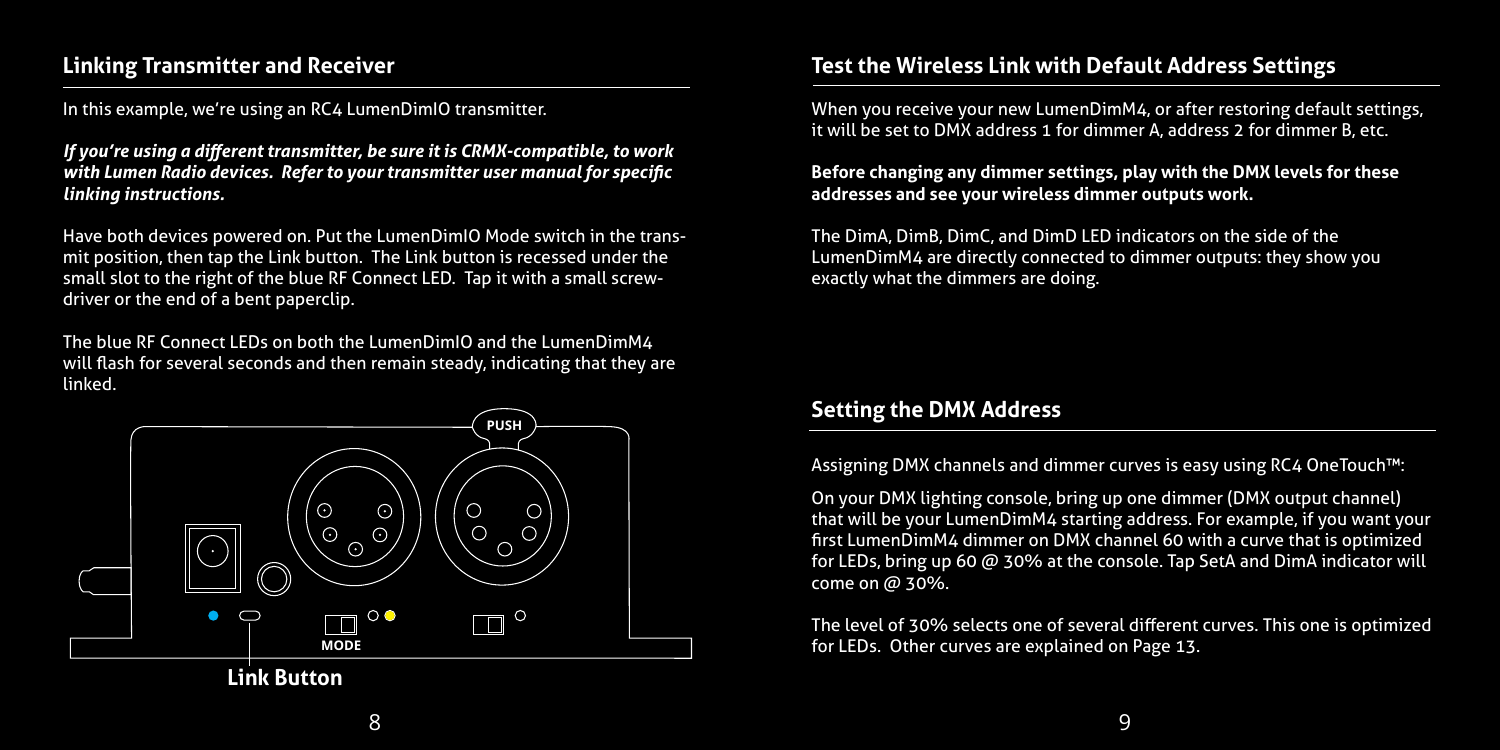#### **Subsequent Channel Assignment**

When you set DimA, the other dimmers are automatically set sequentially. For example, if you have set DMX channel 60 for DimA, DimB is now assigned to channel 61, DimC is on 62, and so on.

# **Non-Sequential Channel Assignment**

Dimmers don't have to be sequential.

You can use RC4 OneTouch™ with the Set buttons for each individual dimmer. For example, if you want DimB to be set to DMX address 11, bring up 11 @ 30% (for the LED curve) at the board and press the SetB button.

**Remember:** SetA assigns all 4 dimmers sequentially. The other Set buttons work individually. Always use SetA first.



## **Connecting Your Lamps, LEDs, Motors and More\***

To really use your LumenDimM4, you must connect a lamp, LED, motor, or other load to each dimmer. When you're connecting anything to your LumenDimM4, be sure that the LumenDimM4 is powered down. Connect everything first, then turn on power.

\* The LumenDimM4 can control a variety of devices including solenoids, relays, servo motors, and much more.

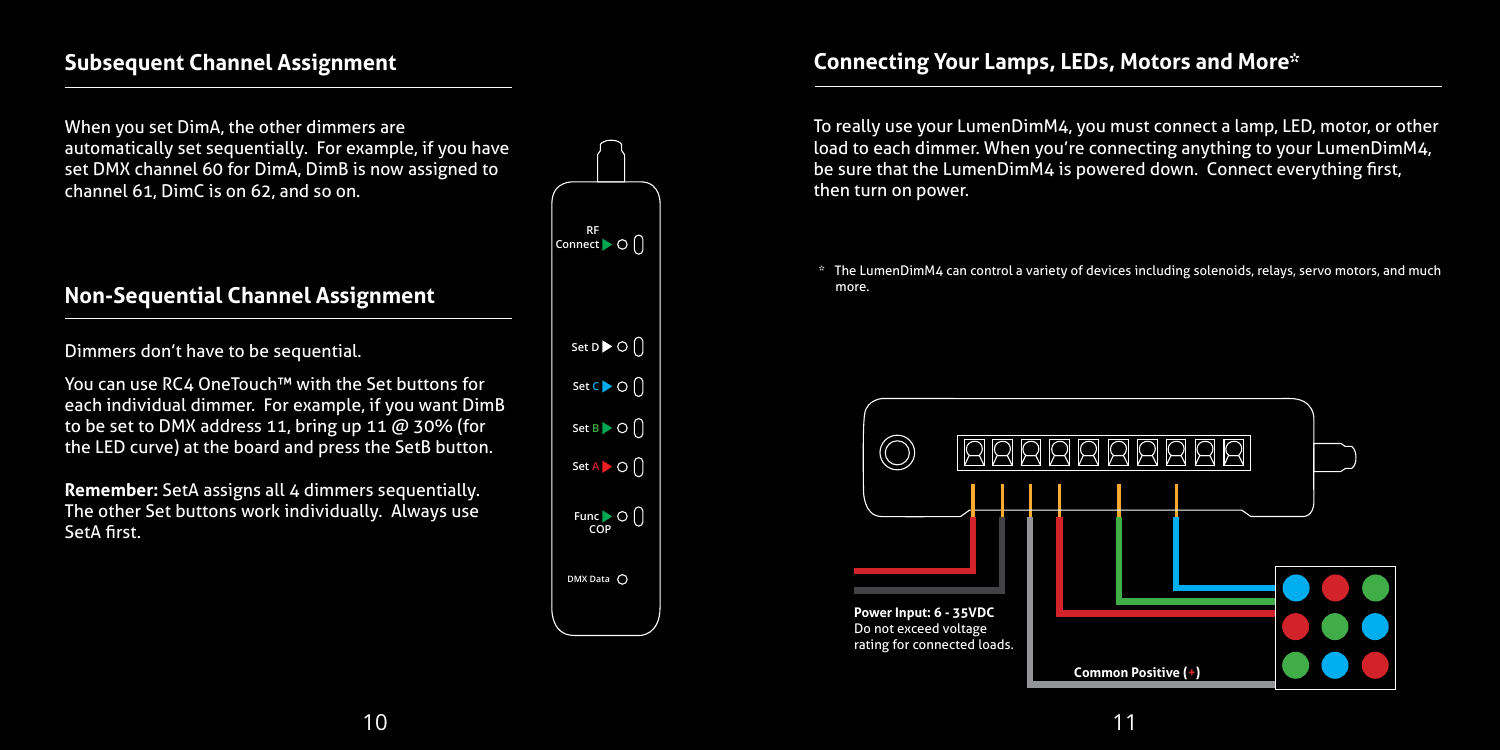The illustration on the previous page shows an RGB color mixing LED device. There are 4 wires: a black wire for the 12V common positive  $(+)$ , and three colored wires, red/green/blue for the three unique negative leads. The color of the common positive may vary, it is not always black.

The common positive wire should be connected to the (+) under DimA. All of the (+) terminals are connected together inside the LumenDimM4. Using the DimA (+) connection is recommended because it is closest to the power input (+) connection, reducing heat and resistance along the positive leg of the circuit.

Dimming happens on the negative (–) terminals.

The red wire should be connected to the negative (–) terminal under DimA. The green wire should be connected to the negative (–) terminal under DimB. The blue wire should be connected to the negative (–) terminal under DimC.

If using an RGBA or RGBW fixture, the fourth wire (usually yellow or white) should be connected to the negative (–) terminal under DimD.

The LumenDimM4 default is the ISL dimmer curve, which is best for LEDs. This is also the curve that is selected with RC4 OneTouch™ when the DMX level is at 30%.

There are dimmer curves for different kinds of lamps, motors, and more. Detailed information can be found online by searching dimmer curves at *http://rc4.info/*.

The most common curves are selected using these DMX channel levels and RC4 OneTouch™ with the Set buttons as outlined on page 9:

| Non-Dim         | 100% (80% or higher)<br>Use for relays, solenoids, air valves, etc.                                                                         |
|-----------------|---------------------------------------------------------------------------------------------------------------------------------------------|
| Linear          | $70\%$ (60 - 79%)<br>For incandescent, halogen, tungsten lamps.                                                                             |
| <b>ISL Fast</b> | $50\%$ (40 - 59%)<br>For LEDs when fast blinks and flashes are required.<br>RC4 Digital Persistence™ is disabled.                           |
| ISL Slow        | $30\%$ (20 - 39%)<br>Best for typical LED applications, with RC4 Digital Persistence™<br>For super smooth 19-bit dimming. (default setting) |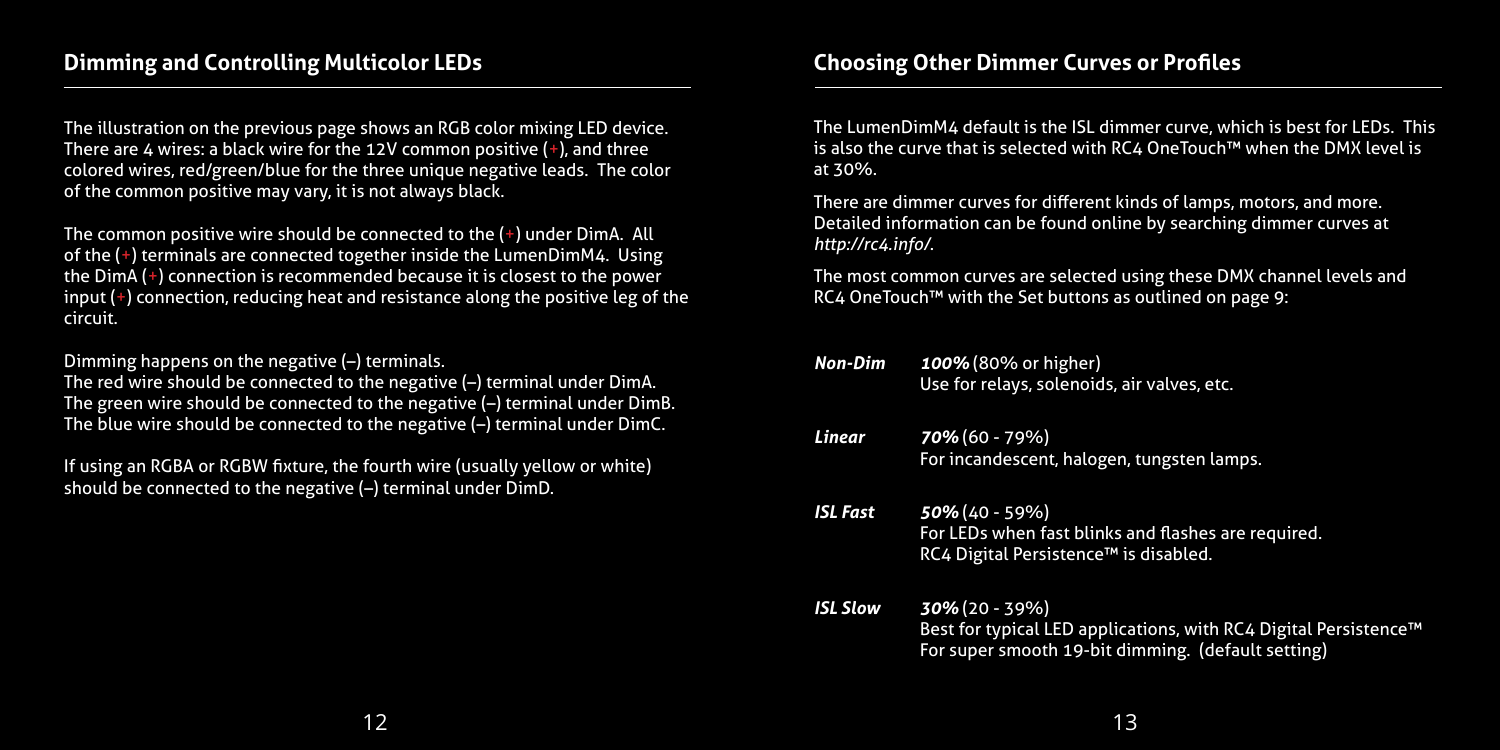### **Advanced Features**

The LumenDimM4 is a multifaceted device for users of all experience levels. The features below can be explored further at *http://rc4.info/* or by asking us for help at *support@rc4wireless.com*:

- Using a small adaptor cable, the LumenDimM4 can be used as a wireless data receiver to deliver DMX to other devices. It can also be used as a wired DMX dimmer: the miniplug DMX port becomes an input when the device is not linked to a transmitter.
- When using the LumenDimM4 for cinema (motion picture capture), PWM frequencies can be adjusted for the smoothest dimming without banding or other artifacts.
- The LumenDimM4 has a wide variety of dimmer curves that can ring telephones, position servo motors, and more.
- Using the RC4 Flkr Effects Engine™, you can create many unique effects including candle flicker, analog tv screen noise, welding spark, and much more.
- An HSL (Hue/Saturation/Level) processor can be enabled, making it easy to find a specific color and dim it up and down without color variation.
- **• The LumenDimM4 should not be used with AC power or with any voltage higher than 35VDC.** Doing so will severely damage the device and is extremely dangerous for the operator.
- Do not exceed the maximum total power handling of the LumenDimM4, which is 16A. That is 200W at 12V, 400W at 24V, shared across the four dimmer channels.
- Always use a fuse or circuit breaker at the source of power and always use an appropriate wire size for the fuse rating. For example, if using a 15A fuse, use wire that can safely carry 15A.
- The LumenDimM4 should be kept away from excessive heat, cold, dust and moisture.
- Do not immerse in water or other fluids.
- Dimmers generate heat when operating. Allow space for air to move around the unit for cooling, especially when using high-current loads.

**The LumenDimM4 is a high-power, high-current device. Failing to observe appropriate safety precautions can result in fire or other risk. RC4 Wireless cannot be held responsible or liable in such cases. Operate the LumenDimM4 at your own risk.**